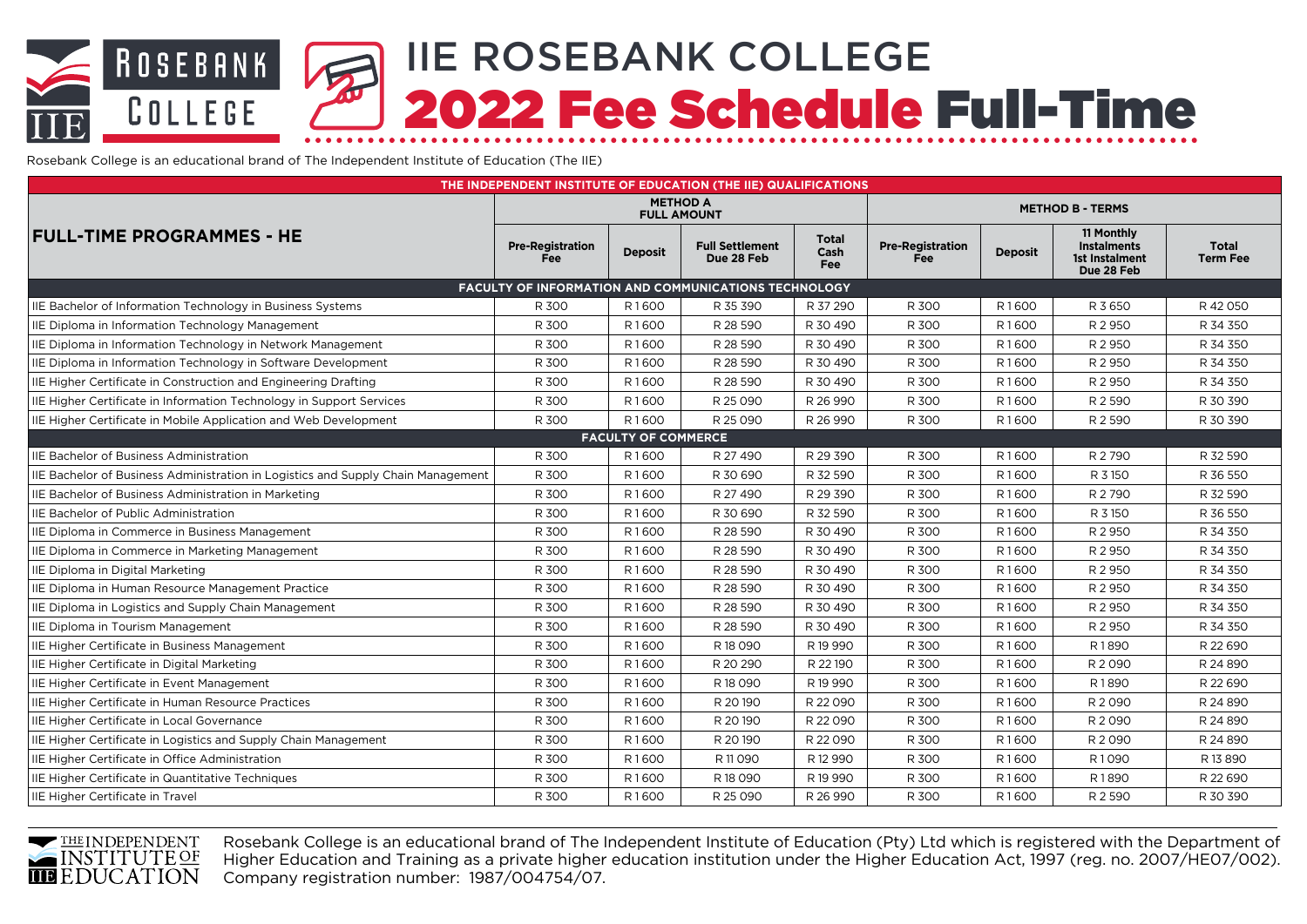| <b>FACULTY OF FINANCE AND ACCOUNTING</b>                     |       |                                        |                                                  |                   |       |                   |          |          |
|--------------------------------------------------------------|-------|----------------------------------------|--------------------------------------------------|-------------------|-------|-------------------|----------|----------|
| IIE Diploma in Business Accounting                           | R 300 | R1600                                  | R 28 590                                         | R 30 490          | R 300 | R1600             | R 2 950  | R 34 350 |
| IIE Higher Certificate in Bookkeeping                        | R 300 | R 21 990<br>R1600<br>R 20 090<br>R 300 |                                                  |                   | R1600 | R 2090            | R 24 890 |          |
|                                                              |       |                                        | <b>FACULTY OF HUMANITIES AND SOCIAL SCIENCES</b> |                   |       |                   |          |          |
| IIE Diploma in Computer- Based Graphic Development           | R 300 | R1600                                  | R 28 590                                         | R 30 490          | R 300 | R1600             | R 2 950  | R 34 350 |
| IIE Diploma in Journalism Studies                            | R 300 | R1600                                  | R 28 590                                         | R 30 490          | R 300 | R1600             | R 2 950  | R 34 350 |
| IIE Diploma in Public Relations                              | R 300 | R1600                                  | R 28 590                                         | R 30 490          | R 300 | R1600             | R 2 950  | R 34 350 |
| IIE Higher Certificate in Journalism                         | R 300 | R1600                                  | R 20 190                                         | R 22 090<br>R 300 |       | R <sub>1600</sub> | R 2090   | R 24 890 |
|                                                              |       | <b>FACULTY OF EDUCATION</b>            |                                                  |                   |       |                   |          |          |
| IIE Bachelor of Education in Foundation Phase Teaching       | R 300 | R1600                                  | R 35 390                                         | R 37 290          | R 300 | R1600             | R 3 650  | R 42 050 |
| IIE Bachelor of Education in Intermediate Phase Teaching     | R 300 | R1600                                  | R 35 390                                         | R 37 290          | R 300 | R1600             | R 3 650  | R 42 050 |
| IIE Higher Certificate in Early Childhood Care and Education | R 300 | R1600                                  | R 25 090                                         | R 26 990          | R 300 | R1600             | R 2 590  | R 30 390 |

| <b>ADDITIONAL COST</b>                                    |                                                                                                                                         |  |  |  |  |
|-----------------------------------------------------------|-----------------------------------------------------------------------------------------------------------------------------------------|--|--|--|--|
| <b>CATEGORY</b>                                           | <b>COST</b>                                                                                                                             |  |  |  |  |
| Application fee - South African students (New Applicants) | Early application fee is R150 before 31 December 2021. Late application fee is R300 from 1 January - 28 February 2022 (New Applicants). |  |  |  |  |
| Application fee - International students                  | R 3 500                                                                                                                                 |  |  |  |  |
| Re-Print of Statement of Result                           | R 150                                                                                                                                   |  |  |  |  |
| Re-print of Diploma/Certificate/Degree                    | R 300                                                                                                                                   |  |  |  |  |
| Supplementary/Special/Discontinuation Exam                | R 350 per module                                                                                                                        |  |  |  |  |
| Exam Remark                                               | R 150 per module                                                                                                                        |  |  |  |  |
| External Academic Credit Application Fee                  | R 250 per module                                                                                                                        |  |  |  |  |
| Photocopying                                              | R 100 voucher per semester                                                                                                              |  |  |  |  |
| <b>Repeat Fees</b>                                        | R 2 190 cash to R 3 350 per module (Payable over 5 months)                                                                              |  |  |  |  |
| Manuals - downloaded from student portal                  | Free                                                                                                                                    |  |  |  |  |
| Textbooks                                                 | Purchased online or from bookstore - Book list supplied at Registration                                                                 |  |  |  |  |

#### \*Price correct at time of printing.

| <b>THE ROSEBANK COLLEGE BANKING DETAILS</b> |             |                             |  |                                                                                                                              |  |  |  |
|---------------------------------------------|-------------|-----------------------------|--|------------------------------------------------------------------------------------------------------------------------------|--|--|--|
| <b>NAME</b>                                 | <b>BANK</b> | <b>BRANCH</b>               |  | <b>ACCOUNT NUMBER   PAYMENT REFERENCE</b>                                                                                    |  |  |  |
| ROSEBANK COLLEGE   ABSA                     |             | BRAAMFONTEIN   405 226 5438 |  | Applicant ID (new students), E.g. AP12345678. Student number (current students), E.g. ST12345678. National ID number (other) |  |  |  |

#### **PLEASE NOTE:**

**• Please bring your deposit slip along when you come to register.**

**• Email proof of payment to: drsbank@rosebankcollege.co.za**

#### **IIE Rosebank College campuses have a cashless policy and do not accept cash for security reasons.**

- MOST IMPORTANTLY, always ensure that the student's STUDENT NUMBER, APPLICANT ID or NATIONAL ID NUMBER (other) is used as payment REFERENCE on the deposit slip. This will ensure that payments are allocated into the correct student account.



Rosebank College is an educational brand of The Independent Institute of Education (Pty) Ltd which is registered with the Department of Higher Education and Training as a private higher education institution under the Higher Education Act, 1997 (reg. no. 2007/HE07/002). Company registration number: 1987/004754/07.